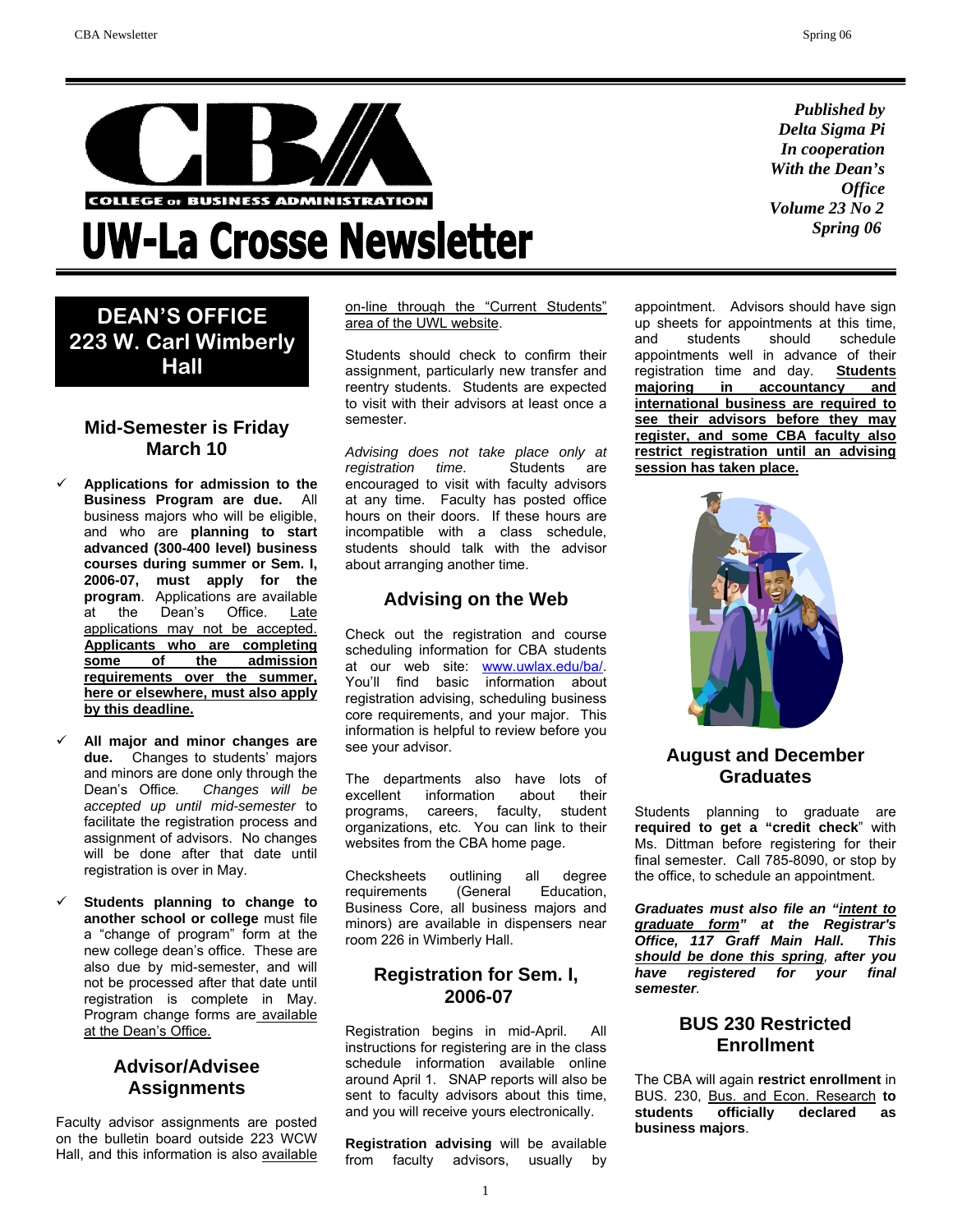Students not declared majors in business, or declared in economics, will be prohibited from registering for this course during regular registration. Mid-semester (March 10) is the final day to officially declare programs before registration commences.

#### **Reminders**

**Dropping a Class?** The last day to drop a full-semester class is March 24. Drop forms may be obtained from the Dean's Office; they require the instructor or student's faculty advisor signature. **Students may not drop courses after this date.**

**Planning to complete a course at home this summer?** If you're thinking about completing a course somewhere other than UW-La Crosse, please note you must obtain permission from the Dean's Office, in advance, if you want to transfer the course back to your program here. *Repeating* courses may be done **only at UW-L.** 

**Thinking about studying abroad next year?** Check this website for all the information about the deadlines, various program opportunities, scholarships, etc. http://www.uwlax.edu/oie/SA/study\_abroa d.htm. The CBA also has scholarships and you can obtain information and an application in the Dean's Office, 223 Wimberly Hall.



## **CBA Advising Survey**

Thank you to those CBA students who participated in the advising survey last<br>semester: approximately 22% of semester; approximately 22% of undergraduates took the time to respond to questions about the advising process and services we offer. Preliminary reporting shows that students are more than satisfied with academic advising in the CBA, over all; that students generally support required advising for freshmen and sophomore students. Students also gave a high rating (3.3 out of 4) to the information and services provided by our faculty advisors. Full survey results will be available in the Dean's Office later this semester.



## **International Business: The CBA's Sleeping Giant**

It wasn't that long ago that business analysts regarded the economy of China as the *sleeping giant*. The term is no longer widely used since the business community in China has been awake for some time. *Sleeping Giant* is, however, an apt description of the International Business major at UW-L. From its origins in 1999 with only 16 majors, the IB major at UW-L has grown to 86 majors and more than 20 declared minors in 2006. In terms of student enrollment, its size now rivals and surpasses many traditional academic majors on campus.

International Business at UW-L is one of the most widely interdisciplinary majors on campus. Degree requirements include elective course opportunities in geography, sociology, anthropology, psychology, archaeology, women's studies, political science, music, art, theatre, and the development of fluency in a foreign language. Majors must also complete one study abroad program prior to graduation. The study abroad experience must be in a region where the dominant language is the student's proficiency language.

This year the CBA raised \$14,000 in scholarships to support students in study abroad programs. Approximately \$5000 was raised from alumni events while the balance came from a U.S. Department of Education, Business and International Education grant. As of February 2006, a total of \$7000 has been awarded to students who are studying in places such as Spain, Argentina, and Scotland. Applications are currently being accepted for summer and fall.

Interested? The CBA has a team of International Business advisors ready to help. Stop by the Dean's office for more information or check out the CBA's International Programs homepage at: http://www.uwlax.edu/ba/International/Inte rnational.htm.

## **STUDY ABROAD**

International Business students are required to have study abroad<br>experience. The approval process experience. The approval requires completion of the relevant form available from the Dean's office and submission to the CBA International Business Advisory Committee for approval by your International Business Advisor.

#### ADVISORS AT THE READY

The CBA has a team of International Business Advisors. Inquire at the Dean's office.

#### WELCOME

۱

Your application is considered by a committee of CBA known as the<br>International Business Advisory International Business Advisory Committee. Members are Leticia Pena (Management), James Finch (Marketing), Lise Graham (Finance),

Yang Hoon (Information Systems), Wahab Khandker (Economics) and Ashley Burrowes (Accounting). STOP BY AND MEET THEM.

## **DEPARTMENTAL UPDATES**

## **ACCOUNTANCY DEPARTMENT**

### **Banquet**

The annual banquet is scheduled for April 25 at the Cleary Center. The speaker will be Patrick Kuhse. All accountancy majors should attend. Last year the Department of Accountancy gave out over \$20,000 for scholarships at the banquet. Accountancy department scholarship applications are available on the department web site and will be accepted until March 20.

### **Placement**

Accountancy students interviewing in the fall of 2006 have a meeting with Career Services on April 13. The meeting will be at 3:00 in 209 CWH with Karla Stanek and Ken Winter. If you are unsure about your plans for the fall you should contact Ken Winter (405 CWH) before the meeting.

Demand for UW-L accountancy graduates in professional positions and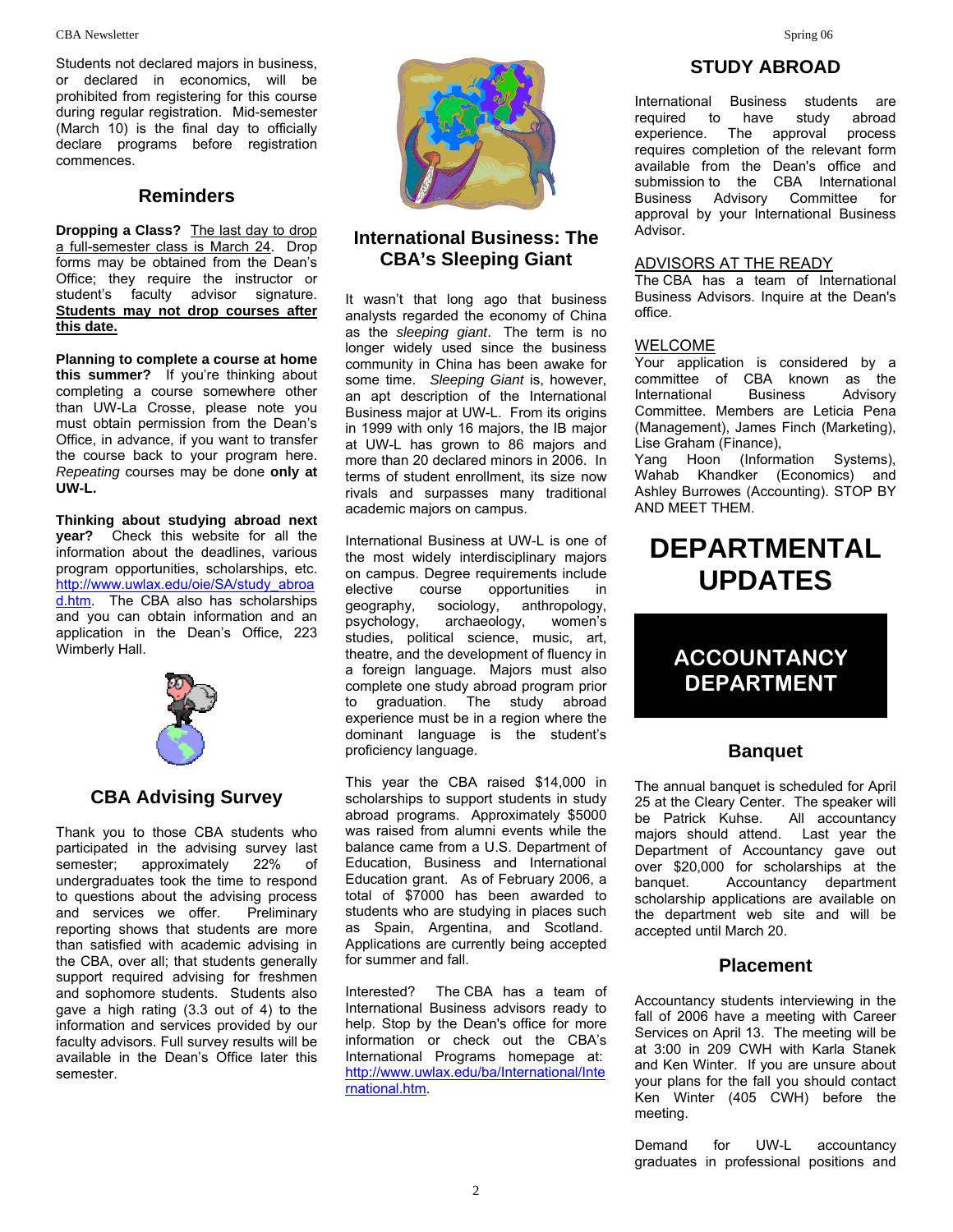#### CBA Newsletter Spring 06

current accountancy majors in internships remains strong. Accounting Career Expo and Accounting Interview Days attracted over 20 organizations to recruit accountancy majors. Last year, see www.uwlax.edu/CareerServices/Report/d efault.html, over 97% of accountancy<br>majors were placed in related majors were placed in related employment and, on average, they earned over \$38,000. Most internships are full-time, paid internships in the spring with public accounting firms. This spring there are 43 accountancy internships for total of 62 for the year. All are well paid and most of the spring internships are fulltime in public accounting.



#### **2005-06 Publications**

**Burrowes** 

*Accounting Education: An International Journal* The Ethics of Instruction

*Critical Perspectives On Accounting* An Elegy to Derrida

*Critical Perspectives On Accounting*  In Spitzer We T(h)rust

*Managerial Finance* New Managerial Self Awareness

*Accounting Education: An International Journal* The Ethics of **Instruction** 

*Accounting, Auditing & Accountability* Journal Born Again Accountants

*Chartered Accountants Journal Of New Zealand* America

*Chartered Accountants Journal Of*  **Bevond Passwords -**Biometrics and You

*Chartered Accountants Journal Of New Zealand* Lack of Public Display Impairs Legitimacy

*Chartered Accountants Journal Of New Zealand* Much ado about Internal Controls

*Chartered Accountants Journal Of New Zealand* That's Incredible

*Chartered Accountants Journal Of New Zealand* They shall return...

*Chartered Accountants Journal Of*  **Tougher Bankruptcy** Laws in the US

*Chartered Accountants Journal Of New Zealand* US Internal Control Certifications Inadequate

*Chartered Accountants Journal Of New Zealand* US makes a start on IFRS

*Managerial Auditing Journal* Introspections of a Post-Andersen Auditor

*Managerial Finance* Independent Financial Experts: From Wished-For to Wistful Thinking 2005

*Managerial Finance* New Managerial Self Awareness 2005

*Managerial Finance* The Enron Aftermath

Eide

*Research In Healthcare Financial Management* The Impact of Resource Based Relative Value Scale on US-Based Community Health Centers

**Tax Adviser** Amendments to Circular 230, Part I

**Tax Adviser** Amendments to Circular 230, Part II

*Chartered Accountants Journal Of*  Lack of Public Display Impairs Legitimacy

*Chartered Accountants Journal Of New Zealand* Tougher Bankruptcy Laws in the US

*Chartered Accountants Journal Of New Zealand* US Internal Control Certifications Inadequate

**Gardner** 

**Tax Adviser** Amendments to Circular 230, Part I

**Tax Adviser** Amendments to Circular 230, Part II

**Hendricks** *Managerial Finance* Independent Financial Experts: From Wished-For to Wistful Thinking

Kastantin *Critical Perspectives On Accounting* In Spitzer we t(h)rust

**Tax Adviser** Amendments to Circular 230 part 1

**Tax Adviser** Amendments to Circular 230 part 2

*Accounting Education: An International Journal* Instruction

*Managerial Finance* Beyond Earnings Management: Using Ratios to Predict Enron's Collapse

#### Winter

*The Cooperstown Symposium On Baseball And American Culture*  and Promise The Purchase of Babe Ruth and the Building of Yankee Stadium

#### **Class Scheduling Information**

Classes may not be offered if they do not reach enrollment minimums.

Summer 2006

ACC 221, 222, and 421 will be offered.

#### Fall 2006

All courses required in the ACC major will be offered. FIN 480 will be taught by Dr. Eide. ACC 301, Taxation for Non-Accountants, will be offered as an elective or as part of the ACC minor.

#### Spring 2007

ACC 418 and 421 will NOT be offered. All other required major courses will be offered.

#### **Accountancy Minor**

The accountancy minor consists of thirteen credits including ACC 321 and ACC 322, plus any two additional ACC courses numbered 300 or above. Courses taken to satisfy the minor may be used to meet major electives.

#### **150-hour Curriculum**

Wisconsin has joined most other jurisdictions in requiring 150 college credits to become a CPA. Minnesota's 150-hour rule will go into effect 7/01/06. The department recommends that all students complete their 150-hour curriculum before starting employment in any jurisdiction. Students heading to other jurisdictions can check http://www.aicpa.org/states/uaa/150chart. htm to find out where that jurisdiction is in the 150-hour process.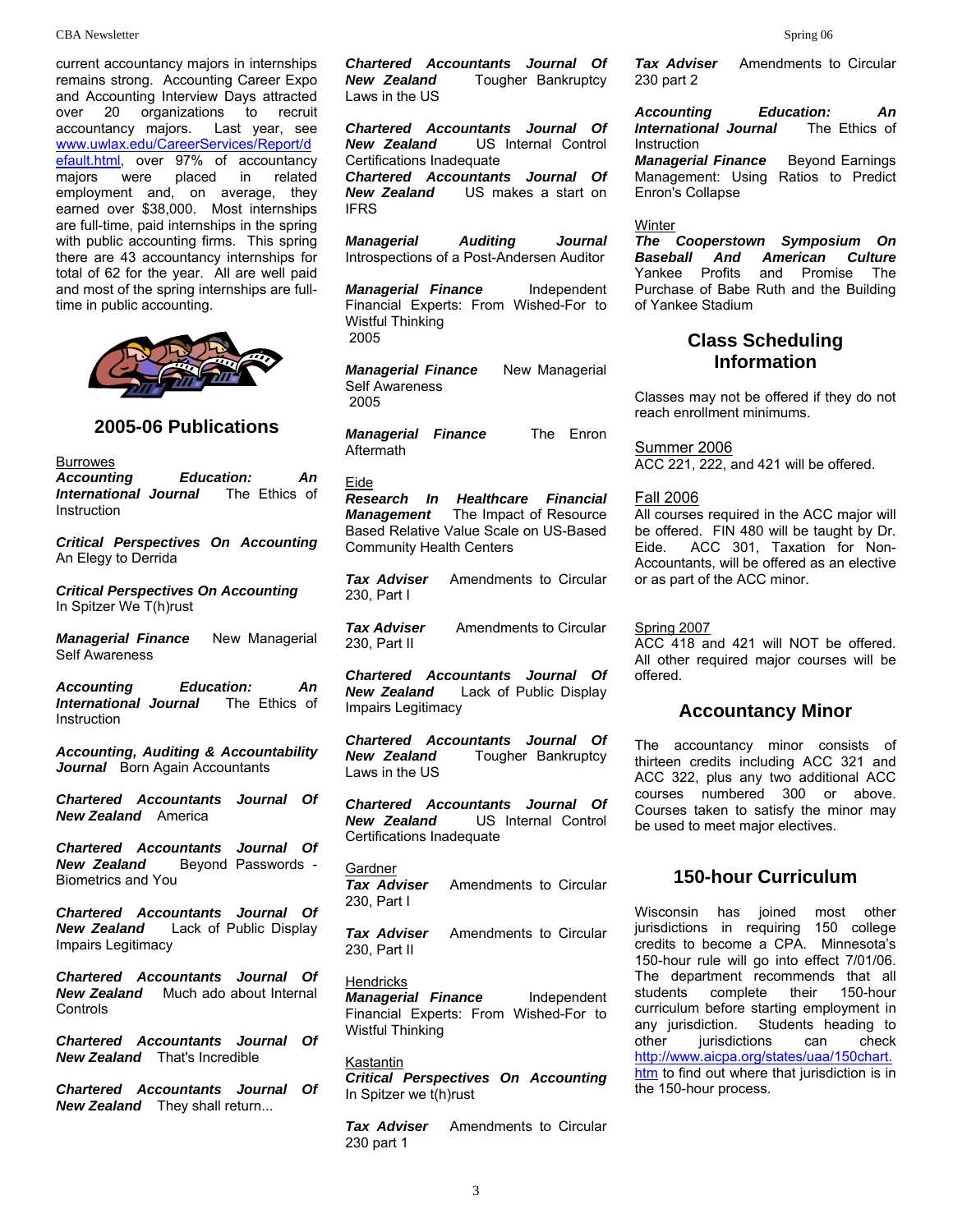#### **Accountancy Tutors**

If you need assistance with your ACC 221 or ACC 222 class, tutors are available Monday through Friday in room 327 Wimberly Hall. Exact hours are posted on the door.



## **ECONOMICS DEPARTMENT**

#### **Course Changes**

The Economics Department is making some changes to its fall schedule of classes. In order to offer all the courses that are important for students to take, ECO 303, Industrial Organization, will now be offered every other year (fall of odd years), taking a break this fall. ECO 307, Introduction to Econometrics, Forecasting, and Time Series, will now be offered on an every other year basis (fall of even years) starting in the 2006 fall semester. This will require a rotation of the instructors for ECO 305, Intermediate Macroeconomic Analysis. The schedule for the next two fall semesters is:

| <b>Fall 2006</b> | Instructor                |
|------------------|---------------------------|
| <b>ECO 307</b>   | <b>Taggert Brooks</b>     |
| ECO 305          | Glenn Knowles             |
| <b>Fall 2007</b> | Instructor<br>(tentative) |
| ECO 303          | Glenn Knowles             |
| <b>FCO 305</b>   | <b>Taggert Brooks</b>     |

Also, ECO 340, Introduction to International Economics, will not be offered in the 2006 fall semester. This one time only change is necessary because Professor Wahhab Khandker will be on sabbatical. ECO 340 will be offered by Professor Khandker in the 2007 spring semester.

#### **Fall 2006 Course Information**

*Freakonomics* is the title of a book that spent most of 2005 on the New York Times best seller list. It is about the application of *econometrics* – economics and statistics – to a myriad of interesting social issues. Think statistics is boring? Well econometrics has been used to answer questions like:

- Does alcohol use lead to risky sexual behavior?
- Do women really make less money than men?
- Was *Roe v. Wade* responsible for the reduced crime rates of the  $90e$
- Is the death penalty truly a deterrent?
- Does increasing the tax on alcohol reduce traffic fatalities?
- Can a woman raise her lifetime earnings by waiting to have a child?

In ECO 307, Introduction to Econometrics, Forecasting, and Time Series, Professor Brooks' students will answer questions like these while acquiring the skills of an applied econometrician. They'll get their hands dirty working with several interesting datasets, including the National Health and Social Life Survey (NHSLS). The class will also cover forecasting: econometric models used to make predictions. We will develop forecasting models to help predict how many people will attend a White Sox game or where the stock market will be next month and then we will test their accuracy.

Having some econometrics skills can help you distinguish yourself from other business grads when you hit the job market. And if you are thinking of graduate school then ECO 307 is a must take course. The prerequisites are completion of the General Education English requirements, C-S 101 or equivalent, and MTH 145 or equivalent.

Professor Barry Clark will be offering ECO 311, Comparative Economic Systems, during the 2006 fall semester. In the past, this course focused on the distinctions between communism, socialism, and capitalism, but with the collapse of the Soviet Union and the decline of socialism around the world, the course now analyzes national variants of capitalism. The following eight nations are examined: the United States, Great Britain, France, Germany, Sweden, Russia, Japan, and China. For each nation, the economic system is understood to be embedded in a larger political and cultural framework that shapes the extent to which market forces are permitted to govern the allocation of resources. The course concludes with attention to globalization as a force pushing national economies toward greater homogenization.

Professor Keith Sherony will be teaching ECO 320, Economics of Sports and Entertainment, in the 2006 fall semester. This class provides students with the opportunity to learn in depth about the interesting and sometimes peculiar economics of these two fascinating industries. Last fall the class explored the factors that motivated the Black Sox Scandal in which eight members of the Chicago White Sox conspired with gamblers to throw the 1919 World Series. This fall the class, along with students from an accounting and a finance class, may evaluate business aspects of actions such as the Yankees purchase of Babe Ruth or their decision to build Yankee Stadium.

Donna Anderson will be teaching, ECO 402, Economics of the Public Sector, in Fall 2006. What is the economic rationale for government? Which functions should government perform and which dimensions of our lives are best left to the private sector? For example, how should we deal with social security, education, welfare, and health care? How should the economy provide for such things as national defense, flood control, parks and playgrounds, libraries, and highways? Who should receive the benefits of these goods and services-and who should pay their costs? How do we evaluate the costs and benefits of government policies and programs? Public finance addresses all of these issues and more. Prerequisites: ECO 110 and 120.

#### **Other Faculty News**

Donna Anderson has two articles accepted for publication. The first is titled "Grading Styles and Instructor Attitudes", researched with Dr. Betty DeBoer in the Psychology Department and Dr. Abdul Elfessi in the Mathematics Department, and published in *College Teaching Journal*. The second, titled "Negative Spillover Among Low Income Workers: The Role of Benefits and Job Characteristics" was research with Dr. Enilda Delgado in the Sociology Department and will appear in the *Southern Business and Economic Journal.*

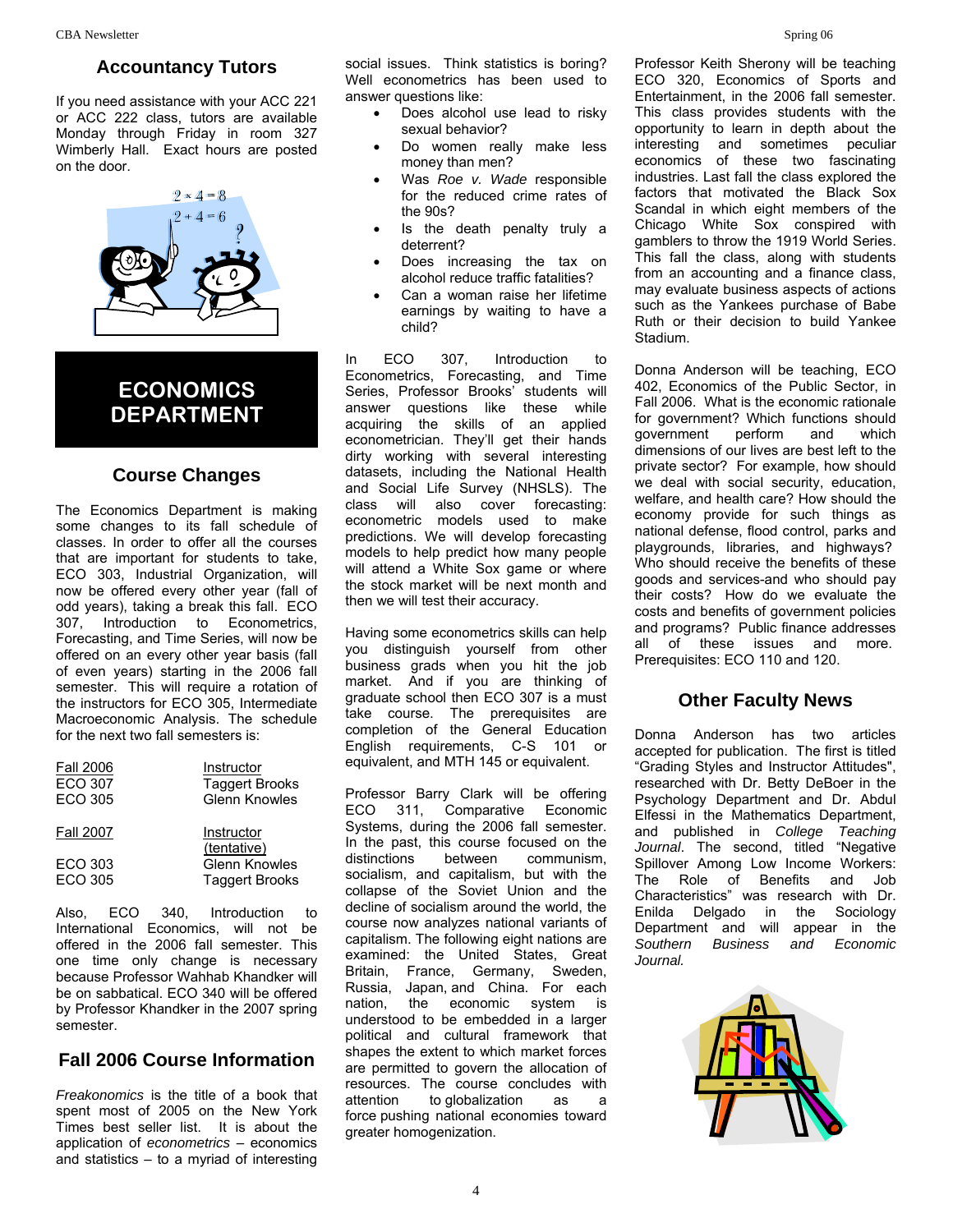## **FINANCE DEPARTMENT**



Gordon Spellman Fund – Through a generous alumnus donation, finance students have the opportunity to manage and invest real money!! Portfolio Management (FIN 475) and Investment Analysis and Management (FIN 721) students will review and select investments for the Spellman Fund. The students then present their recommendations to a committee of UWL alumni that are successful investment professionals. In December, 2005, the first presentations were made and the stocks chosen include American Standard, British Petroleum, Dell, Prudential, Signet (Kay Jewelers), St. Joe (Florida Real Estate) and Toyota Motors.

Personal Finance (FIN 207) is now included in the General Education curriculum. Last fall Personal Finance was approved by the General Education Committee as a component of the Self and Society category. The course enables students to learn financial life skills that will alleviate many of the financial problems people are encountering today due to the changes in our society. Topics covered include investing, fringe benefits, taxes, buying a house and/or an auto, credit and budgets. Guest speakers are used to bring "real world" information into the class in different areas such as credit, investing, and home buying. This is an extremely useful course for all majors and now fulfills a general education requirement.

## **Class Scheduling Information**

#### Summer Term

The department is offering Personal Finance (FIN 207), during Summer I. Money and Capital Markets (FIN 390), a finance major core requirement, is offered in Summer II. Principles of Financial Management (FIN 355) will be offered in both Summer I & II. For more information, please see your advisor or the department chairperson, Dr. Wolf.

#### Fall Term Courses - Focus on Managing Your Finances

It is easy to find financial information and advice in today's world. Turn on the television – several channels are devoted to reporting on the financial markets twenty-four hours per day. Turn on your computer – there are hundreds of web sites with tools for managing your money. Pick up a magazine or newspaper – even the local weekly paper carries several columns written by financial professionals. So obtaining information is easy; the more challenging task is processing the information you gather. The retirement of the 'Baby Boomers' is creating an unusual demand for those who can assist others in their financial planning. The Finance Department offers three courses that may help you improve your ability to process information and to make good financial decisions.

Personal Finance (FIN 207) is open to students in all colleges and can help you acquire the tools you need to reach your financial goals. In addition to a unit on investments, course topics include budgeting, borrowing, insurance, taxes, and retirement planning.

Investments (FIN 380) is a required course for Finance majors, but is open to any student in the College of Business Administration who has completed FIN 355. This course examines security characteristics and valuation, and considers current trends in stock and bond investing. Portfolio Management (FIN 475), which has FIN 380 as a prerequisite, provides students with a more in-depth investigation of the concepts of risk and risk reduction through portfolio construction, as well as various methods for measuring an investor's return on investment. Additional attention is paid to derivative securities (primarily options and futures) that are frequently mentioned in the financial press.

#### Other Fall Semester Electives

Financial institutions like banks are continuing to expand beyond their traditional product offerings, such as personal and commercial loans and trust services, into new areas such as financial planning, insurance and financial security<br>sales, and investment banking. sales, and investment Consequently, the employment opportunities in that industry continue to expand. Management of Financial Institutions (FIN 410) examines the environment in which financial institutions operate, its changing nature, and managerial decision-making within that environment. This course is open to any students who have completed the prerequisite (FIN 390 or ECO 301).

Financial Management and Control (FIN 480) is an elective available to seniors interested in corporate finance and accounting. The course reviews the roles and responsibilities of the corporate controller and treasurer. The prerequisites for FIN 480 include FIN 370 and ECO 301, but alternative prerequisites may be acceptable. Review the course catalog or see Dr. Eide with any questions.

Another elective open to all CBA students is Principles of Insurance (FIN 360). In this course, students learn about a variety of risk management concepts, insurance<br>industry practices. and common industry practices, and common insurance contracts. Although the course is primarily an introduction to the topic of risk management for the firm, some attention is given to personal insurance for the home, automobile, life, and health. The prerequisite for FIN 360 is completion of ACC 221.

#### January Term

The Department of Finance plans to offer Principles of Financial Management (FIN 355) during the January 2007 term. For more information about this course, please see Dr. Wolf.

## **Advising and Registration**

Advising SNAP reports will be e-mailed to finance majors at the beginning of April. You may then sign up for an advising time on the schedules posted in the hallway outside the Finance Department offices. Please be sure to bring your SNAP form to the advising session.

### **Faculty Notes**

Dianne Morrison is representing the CBA as one of three University faculty advisors in the Advising Center this year. She assists students in many different areas relative to their academic career. This may include researching a major, registering for classes, dropping/adding a class or even changing a major. The Advising Center is located in Wilder Hall and has many resources that enable students to pursue career choices appropriate for them.

Dr. Graham is teaching in a program for S&S Cycle offered through the Small Business Development Center. The program, Training for Executive and Administrative Management (TEAM), focuses on development of corporate financial skills.

Professors Carney, Morrison and Wolf continue to serve on the Board of Directors of Advantage Credit Union. Additionally, Dr. Carney is the vice-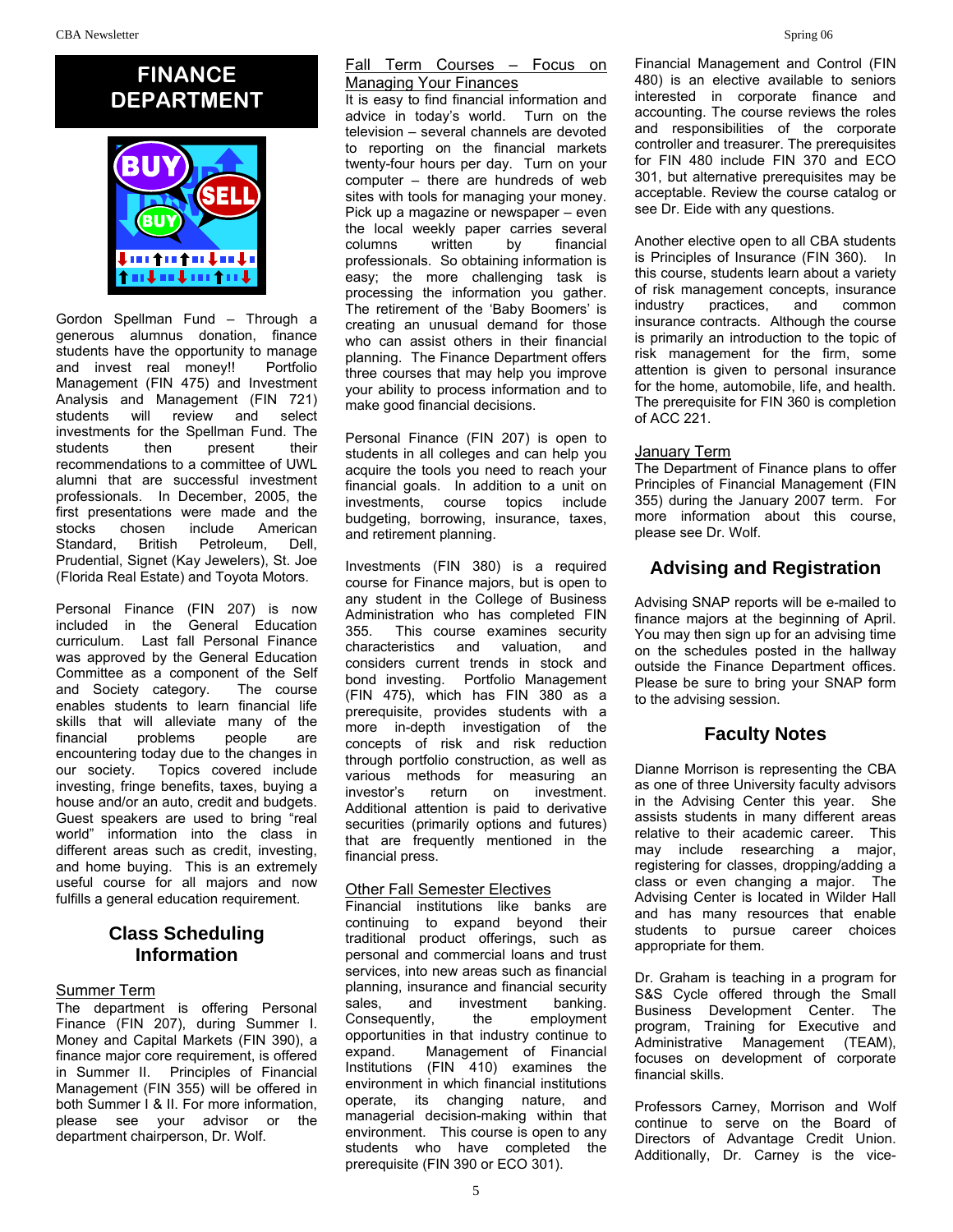chairman of the board and Ms. Morrison serves as the Treasurer. Dr. Krueger is the editor of the Proceedings for the 2006 Academy of Finance annual meeting. Dr. Graham is the VP-Finance for the Academy of Financial Services. Dr. Carney serves on the Investment Committee of the UWL foundation. The investment income earned on the foundation's endowment is the source of the funding for UW-L student scholarships. Dr. Carney also serves on the UW System Tax Sheltered Annuity Investment Committee.



The entire department continues to be involved with the East Central European Scholarship Program (ECESP). In particular, for the scholars attending UW-L during the 2005-2006 academic year, Dr. Carney is the academic adviser and Dr. Tom Krueger is the internship coordinator. Additionally, Drs. Aiuppa and Krueger will be providing a summer seminar on Risk Management in a<br>Financial Setting and Corporate Financial Setting and Corporate Governance. ECESP scholars are visiting from Albania, Bulgaria and Macedonia.

Dr. Wolf will lead the Financial Management Association (FMA) on their annual trip to Chicago in late March, where they will visit the Chicago Mercantile Exchange, Chicago Board of Options Exchange, and the Federal Reserve Bank - Chicago.

Scholarly activity in the Finance Department includes: Dr. Graham will<br>attend the Financial Education the Financial Association Conference in San Antonio. Her participation will include presentations of, "Does Investing in Interim Terms Pay Dividends?" with Dr. Krueger and "New York Yankees 1921" with Drs. Haupert and Winter. Drs. Krueger and Wolf will attend the MBAA Conference in Chicago. Dr. Krueger will present, "An Analysis of *Investment Advisor* Strategist Predictions" with Brian Hornberg, a UWL MBA alum. Dr. Wolf will present "Risk-Based Bank Portfolio Returns: An Instructional Model," with Tom Aiuppa and "The Term Structure of Futures Volatility and its Impact on Hedging Optimality".

If you need a little help to understand your latest finance assignment or lecture, we urge you to visit our tutors located in 406E Wimberly Hall. John Schweitzer will be pleased to help you with your questions. Administrative assistance can be obtained from our Academic Department Associate, Mrs. Lori Komarek, whose office is in 404 Wimberly Hall.

# **Information Systems 1998 Information Systems ISSNET SECOND THEORY AND INCREMENT CONSUMPLY ISSNET SHOW IN THE SECOND TEAM**

## **Planned Faculty Leave**

Dr. Wen's application for sabbatical leave in fall 2006 has been approved by UW-L and forwarded to the Board of Regents for final approval. Dr. Wen has selected National Chung Cheng University in Taiwan as his sabbatical site, where he will develop an undergraduate/graduate course in information security management and also conduct his international research in e-business. Dr. Wehrs has agreed to be the acting chair of the IS Department in the coming fall; he will assume all administrative responsibilities of Dr. Wen for one semester.

## **Five-Year Review of the IS Major program**

Dr. Wen drafted the IS 5-year review report in the fall of 2005, which has been carefully examined, revised, and approved by the Joint Review Committee. A positive continuation recommendation of the IS major program has been forwarded to Provost Hitch.

## **Fall Course Offerings**

As has been scheduled for fall 2006, the Department will offer 7 sections of I-S 220, providing up to 210 seats for the anticipated larger incoming CBA class. We plan to continue to utilize the computer testing tool, SAM, to evaluate the Office skills of the students. Students planning to take this course should expect to spend substantial time and effort in learning many subjects in business information systems as well as acquiring skills for mastering productivity tools. This course is unrestricted to business majors; all UW-L students who satisfy the prerequisite can take it before applying to the CBA.

Due to Dr. Wen's sabbatical leave in the fall, Dr. Wehrs will offer one section of I-S 401. Drastically increased emphasis on object-oriented analysis and design methods has been contemplated by Dr. Wehrs for this fall semester. Notice that this temporary change of instructor for the course will lead to the one-time removal of writing emphasis in this coming fall. Students who are taking Dr. Wen's I-S 300 in this current semester shall not be affected by the faculty change. As to I-S 330, Dr. Yang will offer one section of it

No upper-division IS elective course will be offered in the coming fall. Students who need electives for timely graduation are encouraged to take IS internships for credits, the IS independent study course, or qualified elective courses in the Computer Science Department.

## **New Initiatives**

Building on his connection with the College of Applied Arts and Sciences (CAS) of the Beijing Union University (BUU), Dr. Wen developed a joint MBA program based on the existing onsite MBA program last fall. This degree program is to be delivered in China (by CAS) and the U.S. (by CBA) in two phases. The collaboration agreement has been drafted by Dr. Wen in January 2006, and is currently under review by the CAS. It is expected that the agreement will be signed officially by both sides in this month. Depending on the progress of Phase 1 delivery in China, the first class of Chinese students could be on the UW-L campus as early as August 2007.

## **Faculty Research Output**

Park, Yangil. "User Intentions in Free Online Service Electronic Commerce" (with Chen, Jeng-Chung). Presented at 2005 Decision Sciences Conference in November in San Francisco also published in the Proceedings.

Park, Yangil. "The Differences of Addiction Causes between Massive Multiplayer Online Game and Multi User" (with Chen, Jeng-Chung), International Review of Information Ethics (IRIE), Vol 4. No 4. 2006.

Yang, Kyung Hoon. "Comparison of Web-Based Shopping Systems in the UK and Korea," Journal of Global Information Technology Management, Vol. 8, No. 4, 2005.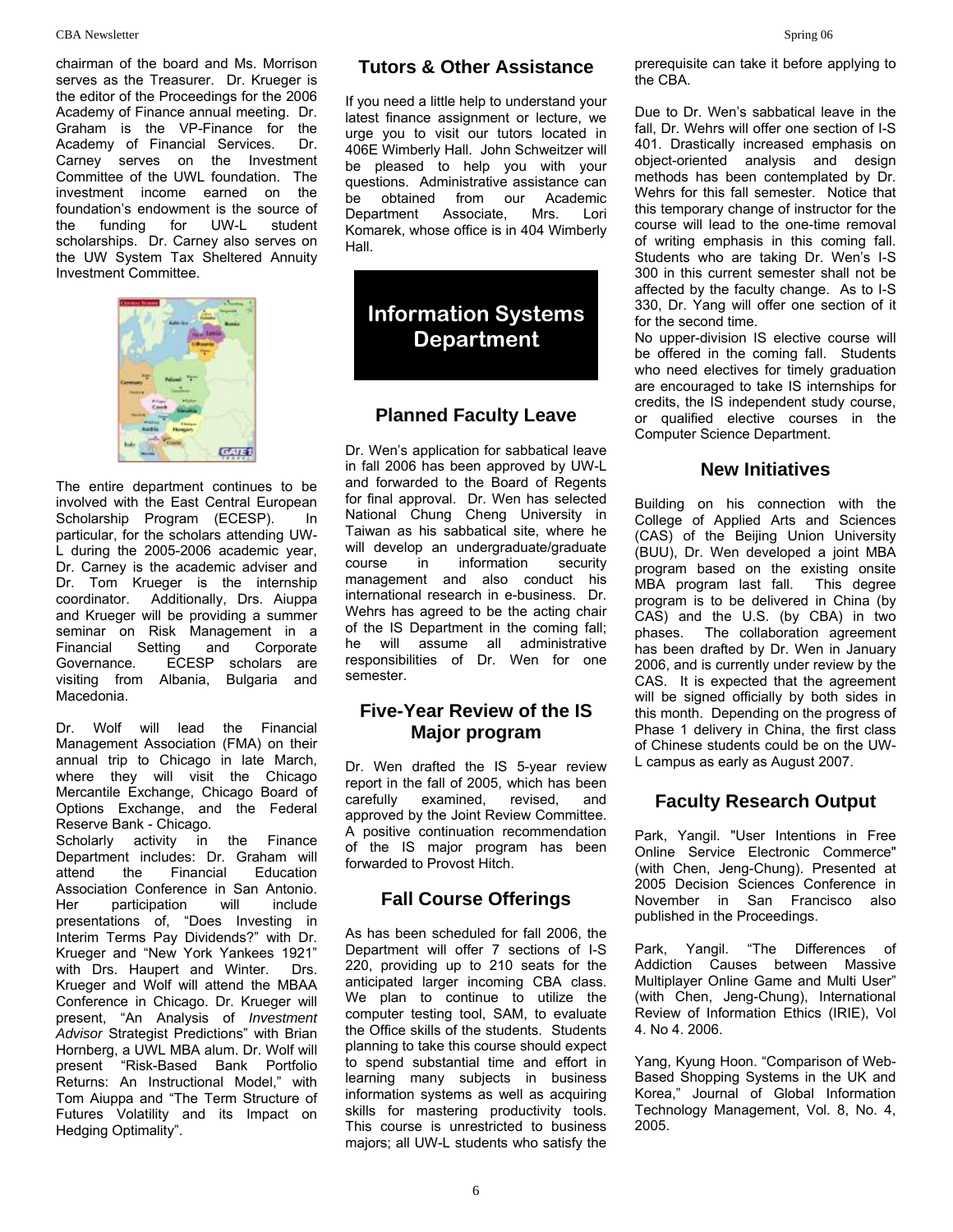Yang, Kyung Hoon. "An Analytical Study on Communication Technology Diffusion based on Mahajan's and Venkatraman's Models." Presented at 2005 Decision Sciences Conference in November in San Francisco also published in the Proceedings.

## **Other Faculty Activities**

Dr. Wen delivered an invited speech "Joint MBA Program Design Philosophy" to faculty and students at BUU CAS on November 22, 2005. The promotional speech had immediately generated several inquiries about the CBA-CAS joint program. Further collaboration with the entire BUU system (comprising 17 colleges) and the Beijing Film Academy will be sought when Dr. Wen visits Beijing during the upcoming spring break.

## **DEPARTMENT**

#### **Professor Emeritus**

At its January meeting, the Management Department recommended to the University that Dr. Dayr Reis, who retired in January, 2006, be granted "Professor Emeritus" status. It has been approved by university administration and will be awarded to Dr. Reis at the spring commencement of the College of Business Administration.

## **Faculty Updates**

The Management Department has had a busy and productive year. A number of papers have been accepted, presented and/or published. John Betton has had a paper entitled "Human Rights, Globalism and Cultural Values: Universality and the Nation State" accepted for presentation in July at the 'New Directions in the Humanities Conference' in Tunis, Tunisia. A paper on corporate responsibility by John Betton, with Dayr Reis and Leticia Peña, is being published as a chapter in a multi-volume book on Development Studies by Atlantic Publishers. Dr. Betton also reviewed papers for the Operations and Supply Chain Management (OSCM)<br>International Conference in Bali, International Conference in Bali, Indonesia in December 2005.

Drew Stapleton and co-author Jon Ross, from The Trane Company, have had a manuscript accepted for publication in the *Journal of Supply Chain Management: An International Journal* at the end of March, Vol.11, No 2. It is entitled "Enhancing Supply Chain Solutions with the

Application of Complexity Theory". Dr Stapleton and Dr. Keaton have coauthored a paper titled "The Dukes of HazMat: The Current State of Hazardous Materials Transportation in the U.S.", which they will present at the 2006 Midwest Business Administration Association (MBAA) Conference in Chicago this March.

Paul Keaton and Tom Kuffel, with coauthors Harvey, Sigerstad and Novićević, have had a paper entitled "Faculty Role Categories: A Dean's Management Challenge" published in the *Journal of Education for Business* in February, 2006.

William Ross had an article entitled, "What Every Human Resource Manager Should Know about Web Logs," published in the *Society for Advancement of Management (S.A.M.) Advanced Management Journal, 70,* (3), 4-14. In **MANAGEMENT** addition, a manuscript entitled, "Web logs wave 22 to June 9 (First 3 weeks of first addition, a manuscript entitled, "Web logs summer session) and recruiting: Directions for future research," was published in the *Communications of the International Chinese Information System Association,*  (2005, Summer) *7,* (1), 1-12*.*

## **Course Information**

John Betton is teaching three classes for the capstone course in the Environmental Studies minor in March. The classes are on "Sustainable Business", "Biomimicry" and "Ecological Design".

## **MARKETING DEPARTMENT**

#### **Personnel News**

The Marketing Department has been searching for a replacement for Dr. Hein. As many of you know, Dr. Hein left us back in August of 2005. We have been very happy to have Ms. Kelli Nowicki filling in this year while we search for a full-time replacement. As the faces change we continue to try to provide adequate course and seat availability for all of our majors and thank you to them for being so welcoming to the new people that have come to UWL to teach for us in this past year.

Dr. Jon Fields will be taking over as the Faculty Advisor for the AMA during this year. Dr. Fields has a long history of being involved with student organizations, and is excited at the prospect of getting to know our students better through this activity. He will be accompanying a leadership team to the national conference, to be held in Orlando this

year, and we are certain he will come back ready to take charge and lead the group forward. If you are not familiar with the AMA or what it does, we encourage you to stop by the AMA office (CWH-318D) and talk to a member

## **Course Offerings**

#### Summer Schedule- 2006

MKT-309 Principles of Marketing BROKAW 9:00 – 12:30 MTWRF CWH 137 May 22 to June 9 (First 3 weeks of first summer session)

MKT-444 Sports Marketing CHILSEN 9:00 – 12:30 MTWRF CWH 324

## **SMALL BUSINESS DEVELOPMENT CENTER**



## **International Business Roundtable Series Kick-Off**

A series of international business roundtables is being offered at the University of Wisconsin-La Crosse. The first roundtable will kick off on Tuesday, March 21, from 8:00 to 10:00 a.m. The session will provide valuable insight from businesses regarding their entry into international business and what they have learned along the way. Three businesses have been invited to provide details on their entry into the international business arena:

- Rich Petros, First Logic
- Steve Appelwick, Fastenal, Inc.
- Virginie Saulnier, Agri-Mark, Inc

The Roundtable will provide a forum with the opportunity to network, gather information, and gain access to resources at a regional and state level. Students are urged to attend. The program is sponsored by the UW-L College of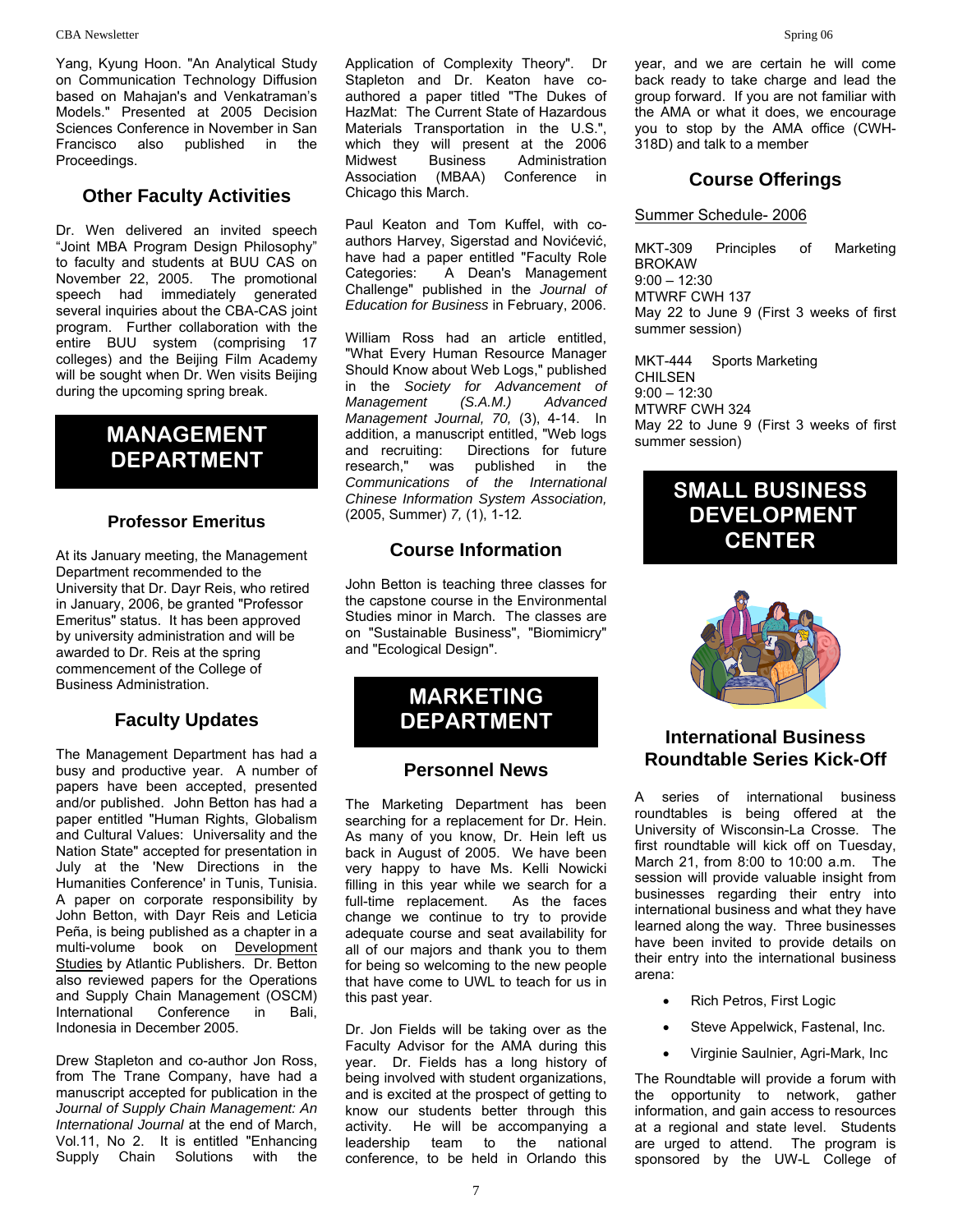Business Administration and the Small Business Development Center.

The roundtables are a direct result of a \$174,562 grant from the U.S. Department of Education's Business and International Education program received by the College of Business Administration.

The grant aims to promote international business in the region through a variety of initiatives, including student internships, faculty development, establishing a partnership with the Wisconsin World Trade Center, developing international uses for Geographic Information Systems technology, and reaching out to area businesses and high schools with specific programs.

The \$15 fee includes breakfast. The International Business Roundtables will be at the Cleary Alumni and Friends Center on the UW-L campus. Call (608) 785-8783 or visit www.uwlax.edu/sbdc for more information or to register.

## **STUDENT ORGANIZATIONS**

**AMERICAN MARKETING ASSOCIATION** 



### **AMA Heads to Orlando**

This upcoming March, American Marketing Association is excited to send six university students to attend the International AMA Collegiate Conference in Orlando, Florida. This is a conference in which over 1300 college students from across the nation attend. The conference provides a great opportunity for members to enhance their professional development by networking with other chapters and professionals. Surprisingly, last year the University of Wisconsin-La Crosse won a national Membership Award, which adds to our excitement for this year's conference.

Besides looking forward to the International Conference, AMA has many other events being planned this spring. We will be having a variety of speakers at our weekly meetings, including representatives from Direct Supply and Federated Insurance. Additionally, AMA will be attending two professional

business tours at Trane Company and the City Brewery. Outside of professional development, our members volunteer at Bethany Riverside Assisted Living for weekly bingo and game nights. AMA also has planned social events including bowling at Play-Mor Lanes, the Island Girl Boat Cruise, and a dinner at the Freighthouse.

Students interested in enhancing their professional, communication, and networking skills are encouraged to join AMA. Already this year over 100 students have joined and membership will re-open again next fall! If you would like any more information please stop by the AMA office in room 318D Wimberly Hall or better yet, come to our meetings in room 337 Cartwright at 5:30 on Wednesday nights!

**DELTA SIGMA PI** FMA Members:



Delta Sigma Pi is a professional business fraternity reaching out to all business majors on campus. Employers associate the name with experience, professionalism, and personality. Delta Sigma Pi is not only a resume builder but a great way to get involved on campus. You will have the opportunity to associate yourself with other business majors and also build friendships that will last a lifetime. By becoming a member of Delta Sigma Pi you will unfold a new world of business networking and leadership skills.

Almost 100 years ago, this co-ed fraternity prospered into a nationally recognized association that is made up of, today, more than 200 chapters and over 200,000 brothers. The chapter here at UW-L consists of 67 active brothers and 28 pledges. Activities ranging from building playgrounds to helping with Adopt a Highway; professional events like learning to create your resume and "Prep for Success;" and social events which are always chance to relax and have fun. Becoming a member of Delta Sigma Pi is the smartest investment for your future. If you are interested in learning more about DSP, visit our website at http://www.uwlax.edu/dsp/.

## **FINANCIAL MANAGEMENT ASSOCIATION**



The Financial Management Association is an organization which facilitates the development of knowledge regarding economic and financial based careers. Through the FMA, members will be given the opportunity to explore aspects of today's financial world and interact with several financial industry leaders and their organizations. FMA is open to any CBA student, but is tailored toward students majoring in Finance and Economics.

President - Tara Sawyer VP of Finance - Luke Hinz Treasurer - Melissa Turngren VP of Operations - Mike Schumacher Logistics Manager - Ryan Prinsen VP of Advertising - Kate Gehring Public Relations Officer - Tara Nordquist Web Master - Justin Poehnelt

Every semester, FMA has three speakers from different areas of finance come and speak to the student body. Meetings are on Wednesday nights. Watch for FMA bulletins and emails. Also, this semester FMA is putting on a golf outing and the Chicago Trip.

The golf outing is Friday, May 5 starting at 1:30 p.m. This allows students to mingle in a relaxed atmosphere with various business professionals and to start networking.

The Chicago Trip is on March 30<sup>th</sup> and 31<sup>st</sup>. This trip includes going to the Chicago Mercantile Exchange (CME), the Chicago Board of Options Exchange (CBOE), and the Federal Reserve Bank (FRB). Students will actually get to watch the exchanges at the CME and the CBOE!

If you have any questions contact any of the FMA members!

CME-Chicago mercantile exchange world's largest futures exchange CBOE-Chicago board of options exchange, second largest options exchange

FRB-Chicago, federal reserve bank, one of the 12 FR Banks in the Federal Reserve